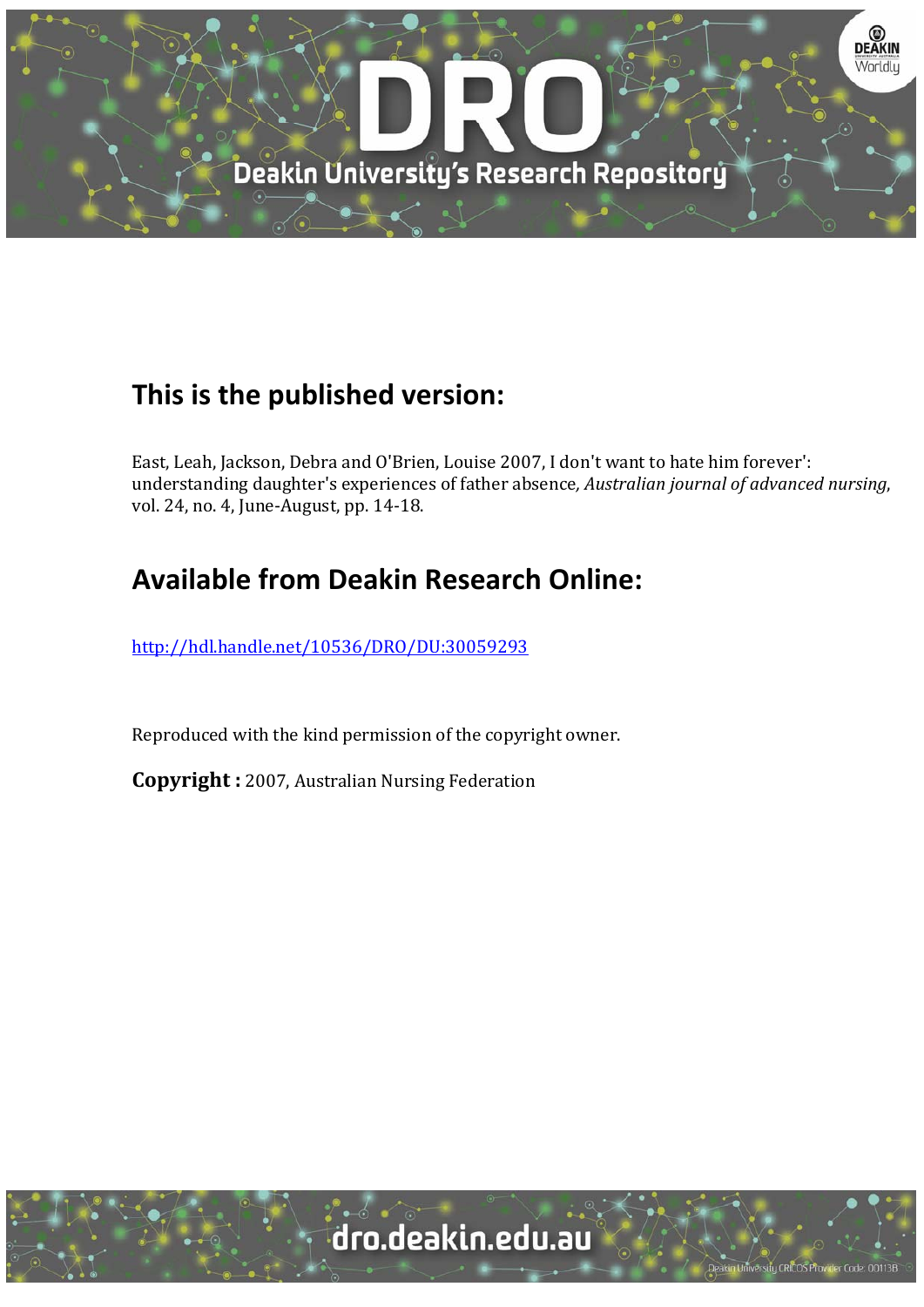## **'I DON'T WANT TO HATE HIM FOREVER': UNDERSTANDING DAUGHTER'S EXPERIENCES OF FATHER ABSENCE**

*Leah East, RN, BN(Hons), Doctoral Candidate, School of Nursing, Family and Community Health, College of Social and Health Sciences, University of Western Sydney, New South Wales, Australia.*

*Debra Jackson RN, PhD, Professorial Fellow, School of Nursing, Family and Community Health, College of Social and Health Sciences, University of Western Sydney, New South Wales, Australia.*

#### *debra.jackson@uws.edu.au*

*Louise O'Brien RN, PhD, Chair of Mental Health Nursing, Sydney West Health Service, School of Nursing, Family and Community Health, College of Social and Health Sciences, University of Western Sydney, New South Wales, Australia.*

*Accepted for publication January 2007*

**Key words: Family, father absence, adolescent health, parenting, phenomenology, narrative**

## ABSTRACT

## *Objective:*

**Father absence is associated with negative child and adolescent outcomes, including early sexual activity, teenage pregnancy, behavioural difficulties and life adversity. However there is a lack of literature that explores the lived experiences of daughters who grew up in father absent environments. This study aimed to generate insights into the lived experience of being a girl-child growing up in a father absent environment through the perspectives of daughters who experienced father absence during their childhood and/or adolescent years.**

## *Design:*

**Van Manen's phenomenological research approach informed this study. Participants were recruited through the news media and took part in phenomenological interviews. Narrative was transcribed and analysed using Van Manen's thematic approach.**

## *Participants:*

**Nine women aged between 22-46 years who had been raised by their biological mothers and who had experienced father absence due to parental relationship breakdown participated in the study.**

## *Results:*

**Four themes that captured the participants lived experiences of father absence were revealed. These are:**  *He always let me down: a constant source of hurt; I have no feelings of closeness: father as a stranger; All men are* 

*bastards: negotiating relationships with men; and, I don't want to hate him forever: reconstructing the relationship.*

## *Conclusions:*

**Nurses and other health workers are challenged to meet the needs of increasing numbers of father absent children and young people and to develop supportive strategies to ameliorate the effects of father absence so as to contribute to the best possible outcomes for young people and their families.**

## BACKGROUND AND AIM OF THE STUDY

Increasing numbers of children and adolescents are<br>growing up in father absent homes and this has created<br>a need for nurses and other health workers to develop<br>understandings about the experiences of the children and ncreasing numbers of children and adolescents are growing up in father absent homes and this has created a need for nurses and other health workers to develop young people who grow up in father absent environments. Father absence is associated with difficulties including; health and welfare related problems, such as early sexual activity, greatly increased rates of adolescent pregnancy (Ellis et al 2003), poor school performance (Ackerman et al 2002), lowered self-esteem, increased risk of incarceration (Harper and McLanahan 2004) and an increased in likelihood of demonstrating adverse behaviours compared to adolescents of intact dyadic families (Spruijt et al 2001) (see East et al 2006a for a comprehensive review). These problems may be deleterious to health and well-being when considering health in broad terms.

The literature suggests a link between father absence and life adversity in both male and female children, though some literature suggests that it is the social factors (such as poverty, lack of resources) associated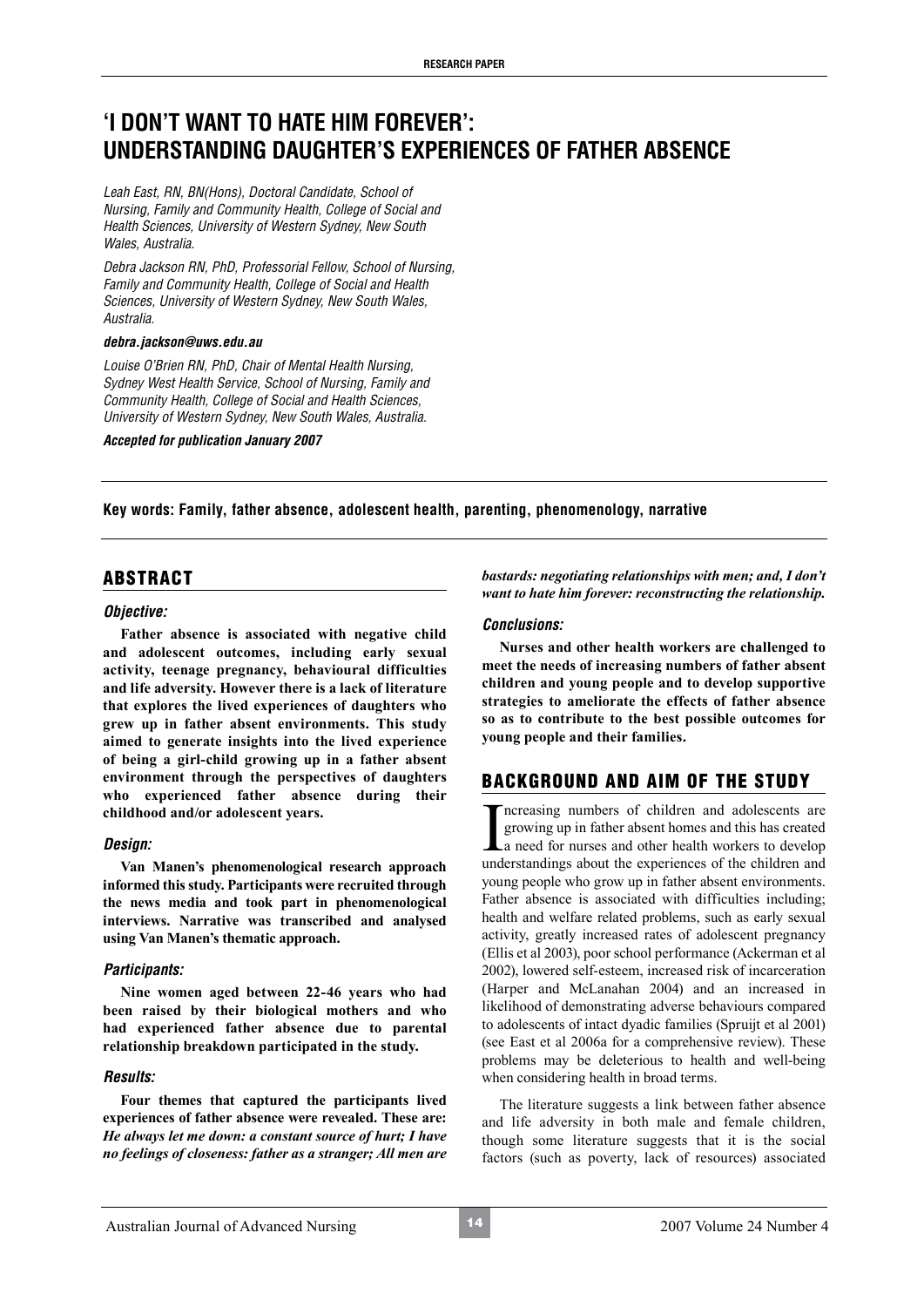with single female-headed families that may cause negative well-being in father absent children, rather than the father absence itself (McMunn et al 2001).

The discourses around father absence and its effect on young people are incomplete. Rohner and Veneziano (2001) note that the literature fails to elucidate precisely why and how fathers influence childhood development and psychological wellbeing, and why the absence of fathers can possibly lead to unfavourable outcomes. No previous literature could be found that explored the lived experiences of women who grew up in father absent environments. Furthermore, most of the literature emanates from the psychological literature with few other perspectives visible.

### **Defining father absence**

The term 'father absence' is ill defined, being variously referred to as a father simply not being present in one's life, a father being deceased, or a father being lost through family and or social circumstances (Spruijt et al 2001; Silverstein and Auerbach 1999; Phares 1993; Jensen et al 1989). This lack of clarity can result in shortcomings of research findings. Furthermore, the ambiguity around father absence also extends to the issue of contact between father and child; 'contact' could be infrequent or daily (Phares 1993) and could be in person or through letters and phone calls. For the purpose of this study, father absence was defined as a father being absent from the family home because of parental relationship breakdown.

## THE STUDY

## *Aim*

This paper is drawn from a study that aimed to develop insights into the lived experience of growing up in a father absent environment through the perspectives of women who have experienced father absence during their childhood and/or adolescent years. Elsewhere we have reported findings about these women's perceptions of their relationships with their fathers since the time of family breakdown (see East et al 2006b). This current paper focuses on the women's experiences of father absence and aims to reveal the feelings and meaning this had on the lives of participants as girl-children and young women.

## METHODOLOGICAL ISSUES

This study was informed by Van Manen's hermeneutic phenomenological research approach which aims to gain insight and understanding of human experience through retrospective reflection and describing and interpreting these experiences through the exploration of emerging themes (Van Manen 2006; Van Manen1990).

## *The participants*

Nine women were recruited into the study. Inclusion criteria required participants be able to converse fluently in English, be women aged 21 years or older who had lived in a father absent environment for a minimum period of four years during their childhood and/or adolescent years due to parental relationship breakdown. Participants were required to be at least 21 years old as the authors wanted the participants to reflect and elucidate on their father absence from their childhood as well as adult life experiences.

All nine participants were raised by their biological mothers and seven of the nine daughters described having on-going strong and loving relationships with their mothers. None of the participants identified as being socially disadvantaged – a number had academic qualifications, all were in employment, engaged in homemaking or studying, with none being welfare dependent.

The age of onset of father absence also varied among the participants. One participant did not know her father until she was approximately 11-12 years of age, six of the participants' fathers left the family home before 9 years of age, and two of the participants' fathers left when they were aged 13-14 years. At the time of the study, participants ranged in age from 22-46 years and all experienced some form of contact with their fathers throughout their lives although the frequency of contact varied greatly from weekly to very infrequent contact. This contact declined with age and independence and at the time of the study the majority of participants had infrequent contact with their fathers.

## *Data collection*

During 2005 participants engaged in phenomenological interviews lasting between 60-120 minutes focusing on their lived experience of father absence. A range of specific techniques were used to elicit information, including use of initial open-ended and trigger questions, followed up by use of probing, specific, and interpreting questions (Kvale 1996). Interviews were audio taped and transcribed into written text.

#### *Ethical considerations*

All ethical considerations were addressed to the satisfaction of the relevant Human Research Ethics Committee including informed consent and confidentiality. Pseudonyms are used to protect participant identities. FINDINGS

Father absence was experienced as a sad and traumatic aspect of life that cast a shadow over the childhood and lives of these women and had caused ongoing distress, not only affecting their relationships with their fathers, but also the emotional relationships they developed with others. Their narratives revealed four main themes that captured the participants lived experiences of father absence. These are: *He always let me down: a constant source of hurt; I have no feelings of closeness: father as a stranger; All men are bastards: negotiating relationships with men; and, I don't want to hate him forever: reconstructing the relationship.*  Each of these themes is discussed in detail below.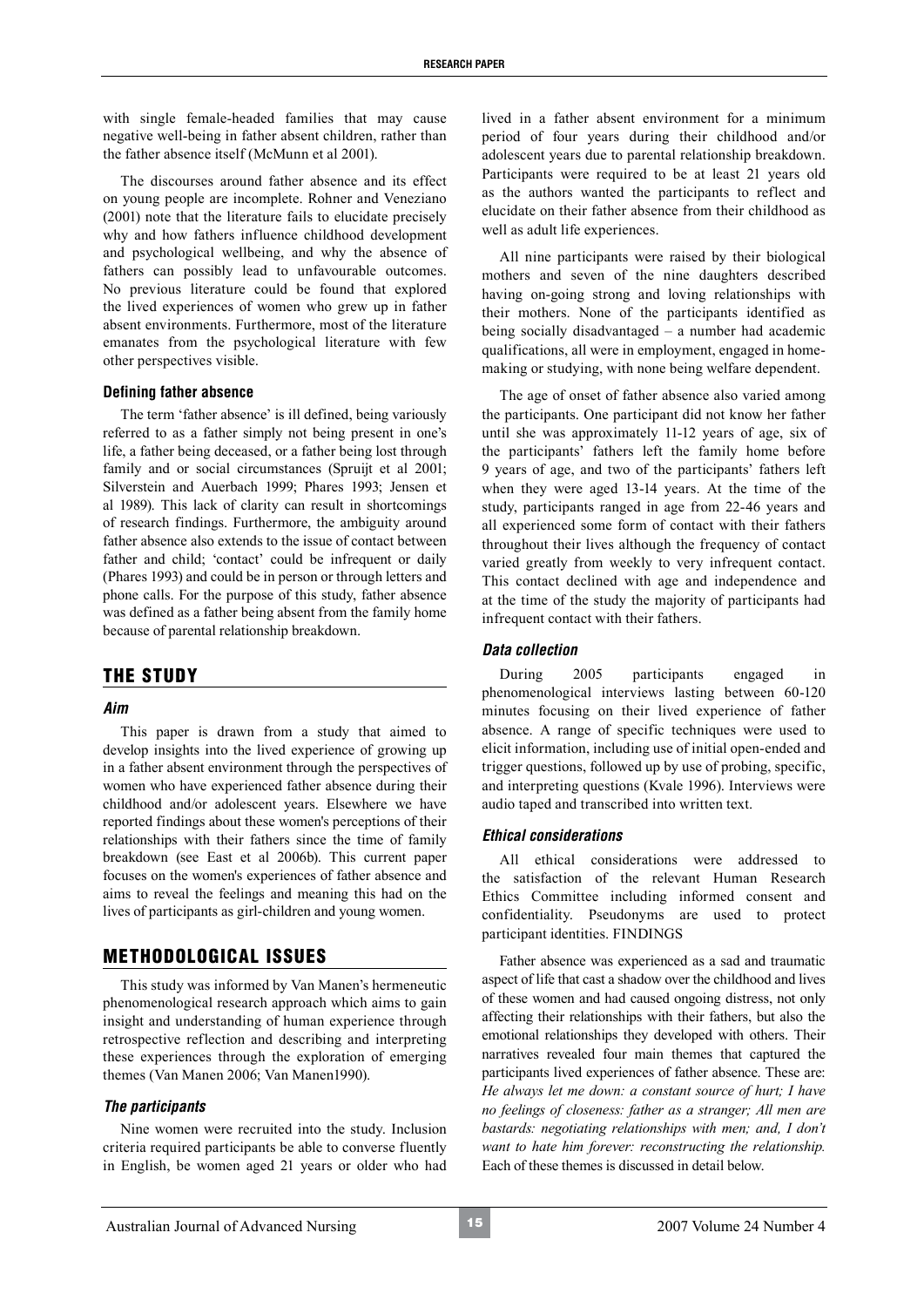#### *He always let me down: a constant source of hurt*

Participants described feeling let down by their fathers. The narratives were replete with descriptions of abandonment, hurt, resentment, anger, and feelings of being deceived and unloved. Despite the very young age of some participants when their fathers left the family home, they were still able to recall their feelings when they realised their fathers were not coming home.

Participants did not experience their fathers leaving the family home as being an issue between their parents; rather they felt as though their fathers leaving home was a statement about not wanting to be around them or not wanting to parent them. Louise (whose father left when she was aged 13-14 years) felt that in comparison to her siblings, she missed out on having her father participating in her life:

*It was almost as if, he thought that his job of raising me had ended when he left the family home and that really sort of hurt me deeply. Like I saw my sister and my brother being raised with two parents in the home and then Dad sort of left the home …It was just another source of hurt for me really, yeah just felt totally abandoned then … he didn't have any desire to spend any time with me or even really get to know who I was.*

Narratives revealed that feelings of betrayal and being let down went beyond the immediate period in which their father left – rather, these feelings continued to mark the relationships between them and their fathers. Kate described her feelings toward her father and the feeling of being let down by him. Her father's suggestion of taking Kate's brother to live with him, while not showing any inclination to take Kate as well, was a source of hurt for her. Being let down in this way affected Kate's feelings and attitudes toward her father:

*My dad, letting everybody down … it was like he just took the easy way out. ... Then when he decided that he was, that was it, there was no more, he couldn't work it out, he got us all in the kitchen and said, "OK I am leaving, I would like John [participants brother] to come and live with me" and that made me feel absolutely second class. That definitely, that was the catalyst of, things just became really crystallised from then. I really hated my dad. He was a very selfish person.*

#### *I have no feelings of closeness: father as a stranger*

Participants felt that growing up with an absent father affected the relationships they held with their fathers. Rather than feeling the intimacy and closeness that normally defines relationships between parents and children, these daughters described relationships with their fathers as being diminished by their own feelings of hurt. The notion of their fathers being a stranger to them was reinforced by irregular contact, a lack of communication and perceived disinterest (East et al 2006b). Because of these feelings, participants stated that they developed little respect for their fathers. These feelings stood in the way of the development of a 'father and daughter bond' (East et al 2006b) and were contrary to the expectations and

fulfillment of what participants felt a father figure should be. Amy explained what she expected from her father:

*I expect a father to ... take us out on weekends and do stuff with us even if it's taking us to the swimming pool... I have no memory of doing anything with dad.*

Participants had a lack of shared history with their fathers and there were whole chunks of their lives that did not include any shared memories between these daughters and their fathers. Cheryl's only memories of her father are in photographs; she has never shared closeness with her father:

*I can't remember my father except from what I see in photos. ... My paternal grandmother; she showed me photos of times when we were young and he [father] was mucking around giving us piggybacks and I just thought I was actually shocked, and thought oh my goodness- there was a photo of him cuddling me and I just thought that's really - it just really shocked me - a foreign concept that my father could actually have that close relationship with me and I have no feelings of closeness.*

### *All men are bastards: negotiating relationships with men*

Participants expressed difficulties constructing relationships with men and they linked these difficulties to their experiences of father absence. Participants expressed a range of feelings and difficulties around their relationships with men including; having distrust in men; fear of abandonment; having negative feelings toward men; and not knowing or understanding the relationship dynamics between men and women, which they attributed to not seeing this type of relationship while they were growing up.

The narratives also revealed a sense of 'craving' male attention and male affection which participants linked to the lack of affection received from their fathers. This made these daughters vulnerable to male attention in which they were potentially exploited by any male who showed them any positive interest. Participants attributed some of the perceived poor decisions they had made around relationships with men to this vulnerability.

Sue stated that her relationship with her father affected both her and her sister's relationships with men. Sue gives an account of her first sexual relationship and stated that this encounter with a friend's father arose due to her seeking affection and attention from a father figure:

*My first sexual encounter… I felt that I had seduced a friend's father … And I thought, no I'm not punishing father by sleeping with someone else's father. Dad will never know this. Why did I do this?*

Cheryl did not have contact with her father from approximately the age of 7 until she was 21 years of age. She felt resentful toward her father for leaving and having no contact with her. Cheryl attributes this to her holding the same negative feelings about men that she previously held for her father. Cheryl's experience of father absence had greatly affected her views on men generally and her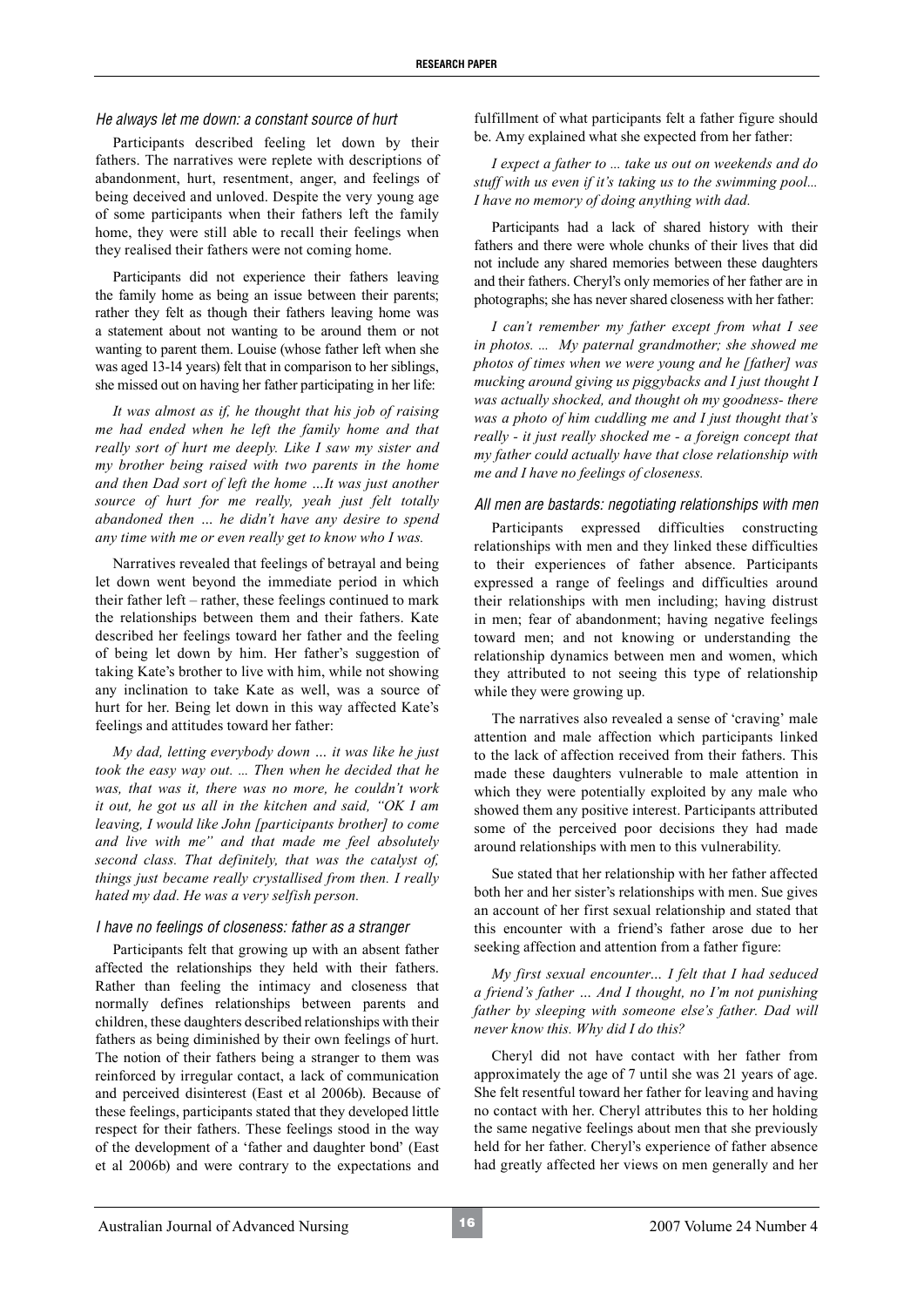life path. On reflecting on some of the attitudes she had as a much younger woman, Cheryl stated:

*I was never going to be married ... never going to be tied down. All men are bastards ... every other guy I had in my life were bastards ... so every guy that came into my life has lived up to the expectation of all men are bastards. ... I suppose I had no other role models … I still don't trust men, I don't really respect them, I always think the worst of them and they have to prove themselves.*

Sarah had a pessimistic view of males and intimate relationships with men. She felt that this was a consequence of her parent's relationship breakdown and her father's absence from her life and the poor quality relationship she shared with him. Sarah felt that she developed negative feelings toward relationships.

*When I got seriously involved with someone and that added to my prior experiences, it really convinced me that there aren't really good men out there. ... So unfortunately, instead of having a rosy expectation of relationships, I developed another one, which was wrong; which was expecting people to do wrong by you. So, if you're in love with someone you can go along and be in love with them, but not expect them to be good to you…I just felt that love and commitment were not real. ... In my head, somehow I couldn't accept a good relationship.*

## *I don't want to hate him forever: reconstructing the relationship*

These daughters related stories of their hopes for a meaningful relationship with their fathers; meeting and having contact with their fathers; and the challenges of initiating and maintaining relationships with them. Although the women in this study had experienced hurt and pain related to both the absence and the subsequent relationships they have held with their fathers, they all spoke of the importance of having a relationship with their fathers and at some point, each daughter had aspired to build a positive relationship with their father.

However building a relationship with their fathers meant that these daughters had to be prepared to let go of the past and suspend the expectations they had held of a father/daughter relationship. Belinda feels she no longer needs a father figure and this has helped her to let go of her own needs and expectations and accept what her father can give her, even though this means that her own needs for the relationship will never be fulfilled.

*I have kind of a little bit, come to terms, now that I don't need a daddy anymore… if you saw us together now, you would go: 'wow they are close'. Because we talk about whatever he wants to talk about. I have let go of that kind of need for him to hear me…*

Kate expressed the importance to her of establishing and maintaining a meaningful relationship with her father. Kate stated that she will continue to give her father chances to establish and maintain their relationship, despite the hurt and pain inflicted on her by her father. Kate does not want to hate her father for the rest of her life:

*Purely and simply just he is my dad and he brought me into the world and I do want to make him proud and I want to be proud of him and I do want things to work out in the long run, despite all the pain and shouting and things like that. … I don't want to hate him forever, I don't want to have to go to his funeral and go, I wasted the last 30 years of my life hating this person, I don't want that. I don't expect us to be best mates and I know that is not possible but it would be nice to have some sort of dialogue with him and for him to respect me.*

## **DISCUSSION**

Narratives from these daughters suggest that their experience of father absence strongly influenced their life path. This finding resonates with Wade's (1995) assertions that children of absent parent/s can experience feelings of abandonment that can shape their lives. Seven of the nine daughters in this study described having loving and nurturing relationships with their mothers. However despite this, the absence of their fathers and the feelings associated with this were not overcome by and through the mother/daughter bond (East et al 2006b). This finding concurs with Wade (1995) who states that having loving, nurturing and supportive relationships with others does not fill the void associated with the feelings of abandonment, loss, grief and unworthiness felt by children who experience the absence of a parent.

Furthermore, findings of this study support Wade's (1995) suggestion that individuals experiencing parental absence and the ensuing feelings of abandonment can also develop negative views of others. The participants in this study felt abandoned and let down by the fathers and subsequently developed negative attitudes and feelings toward their fathers and at times, these feelings were extended to males in general. These negative feelings included: feelings of mistrust; lack of respect; and not being able to believe that a supportive, loving intimate relationship with a man was possible. These findings support the suggestion by Hetherington et al (1998) that youths of divorced and remarried families experience greater difficulty in establishing intimate relationships than those of intact families.

Rohner and Veneziano (2001) emphasised the importance of father love and recognised that the father of a child potentially contributes to its healthy development. They acknowledge that the quality of a parent and child relationship (or the lack of) does shape the life of an individual, both as a child and as an adult (Rohner and Veneziano 2001). One consequence of having an absent father was the difficulty in holding the type of close and intimate relationship with their fathers that is usually associated with a parent and child. The daughters in this study voiced this, through describing their relationships with their father as that of a stranger or acquaintance, rather than family.

Furthermore, many disclosed having little or no memorable childhood experiences, having lack of communication, having little involvement with their fathers and in a sense not knowing their fathers; their fathers were ultimately strangers.